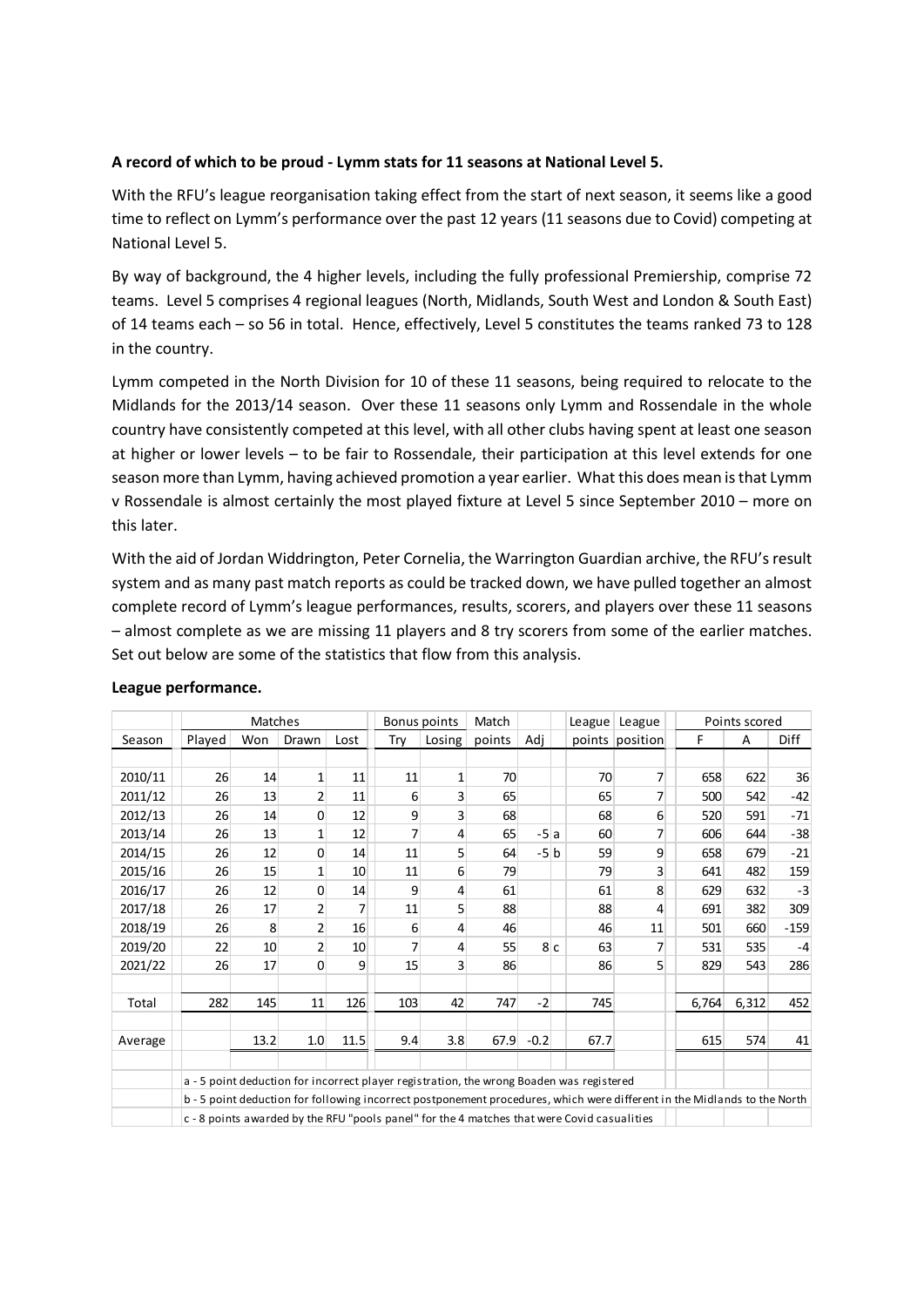### **Opposition**

Over these 11 seasons, Lymm has played against 58 different clubs ranging from Alnwick in the North to Bedford Athletic in the South; and from Hull in the East to Birkenhead Park in the West. Longest trips have been to Alnwick, Morpeth, Percy Park, South Shields Westoe, Blaydon and Bedford Athletic whilst the most local derbies have been against Altrincham Kersal, Sale, Wilmslow, Northwich, Burnage and Stockport. ns, Lymm has played against 58 different clubs ranging from Alnwick in the North<br>
n the South; and from Hull in the East to Birkenhead Park in the West. Longest<br>
nowick, Morpeth, Percy Park, South Shields Westoe, Blaydon a

Other than Rossendale (20 matches) the most played fixtures have been Billingham (18), Sandal (18), Wirral (14) and Waterloo (12), whereas the least played fixture was Carlisle – with only one fixture in the 2019/20 season being completed due to the away fixture being a Covid casualty.

In fulfilling theses 282 fixtures, Lymm have travelled almost 20,400 miles – pretty much the same as going to Adelaide and back! Indeed, 9 return visits to Billingham alone put almost 2,400 miles on the clock.

# Points scoring

| port.   |        |       | Alnwick, Morpeth, Percy Park, South Shields Westoe, Blaydon and Bedford Athletic<br>ocal derbies have been against Altrincham Kersal, Sale, Wilmslow, Northwich,                                                                                  |           |                        |
|---------|--------|-------|---------------------------------------------------------------------------------------------------------------------------------------------------------------------------------------------------------------------------------------------------|-----------|------------------------|
|         |        |       | dale (20 matches) the most played fixtures have been Billingham (18), Sandal (18),<br>aterloo (12), whereas the least played fixture was Carlisle - with only one fixture in<br>n being completed due to the away fixture being a Covid casualty. |           |                        |
|         |        |       | 282 fixtures, Lymm have travelled almost 20,400 miles - pretty much the same as<br>and back! Indeed, 9 return visits to Billingham alone put almost 2,400 miles on the                                                                            |           |                        |
| Season  | Points | Tries | nows how the 6,764 points scored over the 11 seasons break down:<br>Conversions                                                                                                                                                                   | Penalties | Conversion<br>success% |
|         |        |       |                                                                                                                                                                                                                                                   |           |                        |
| 2010/11 | 658    | 89    | 48                                                                                                                                                                                                                                                | 39        | 53.9%                  |
| 2011/12 | 500    | 70    | 33                                                                                                                                                                                                                                                | 28        | 47.1%                  |
| 2012/13 | 520    | 67    | 37                                                                                                                                                                                                                                                | 37        | 55.2%                  |
| 2013/14 | 606    | 71    | 43                                                                                                                                                                                                                                                | 55        | 60.6%                  |
| 2014/15 | 658    | 91    | 58                                                                                                                                                                                                                                                | 29        | 63.7%                  |
| 2015/16 | 641    | 86    | 59                                                                                                                                                                                                                                                | 31        | 68.6%                  |
| 2016/17 | 629    | 85    | 51                                                                                                                                                                                                                                                | 34        | 60.0%                  |
| 2017/18 | 691    | 92    | 72                                                                                                                                                                                                                                                | 29        | 78.3%                  |
|         | 501    | 64    | 47                                                                                                                                                                                                                                                | 29        | 73.4%                  |
| 2018/19 | 531    | 63    | 45                                                                                                                                                                                                                                                | 42        | 71.4%                  |
| 2019/20 |        |       | 84                                                                                                                                                                                                                                                | 22        | 70.6%                  |
| 2021/22 | 829    | 119   |                                                                                                                                                                                                                                                   |           |                        |
| Total   | 6,764  | 897   | 577                                                                                                                                                                                                                                               | 375       | 64.3%                  |

The table below shows how the 6,764 points scored over the 11 seasons break down:

As can be seen the 2021/22 season is notable for delivering the highest try count (27 more than the next best) and the lowest penalty count (only 40% of the highest achieved in 2013/14). Conversion success rate has generally improved over the period too.

### Players and appearances

Over the 11 seasons, 161 different players have pulled on the Lymm shirt, making 5,068 appearances between them. In the 2021/22 season 52 different players were used, more than any other season – with 2010/11 being the least at 35.

The players with the most appearances are: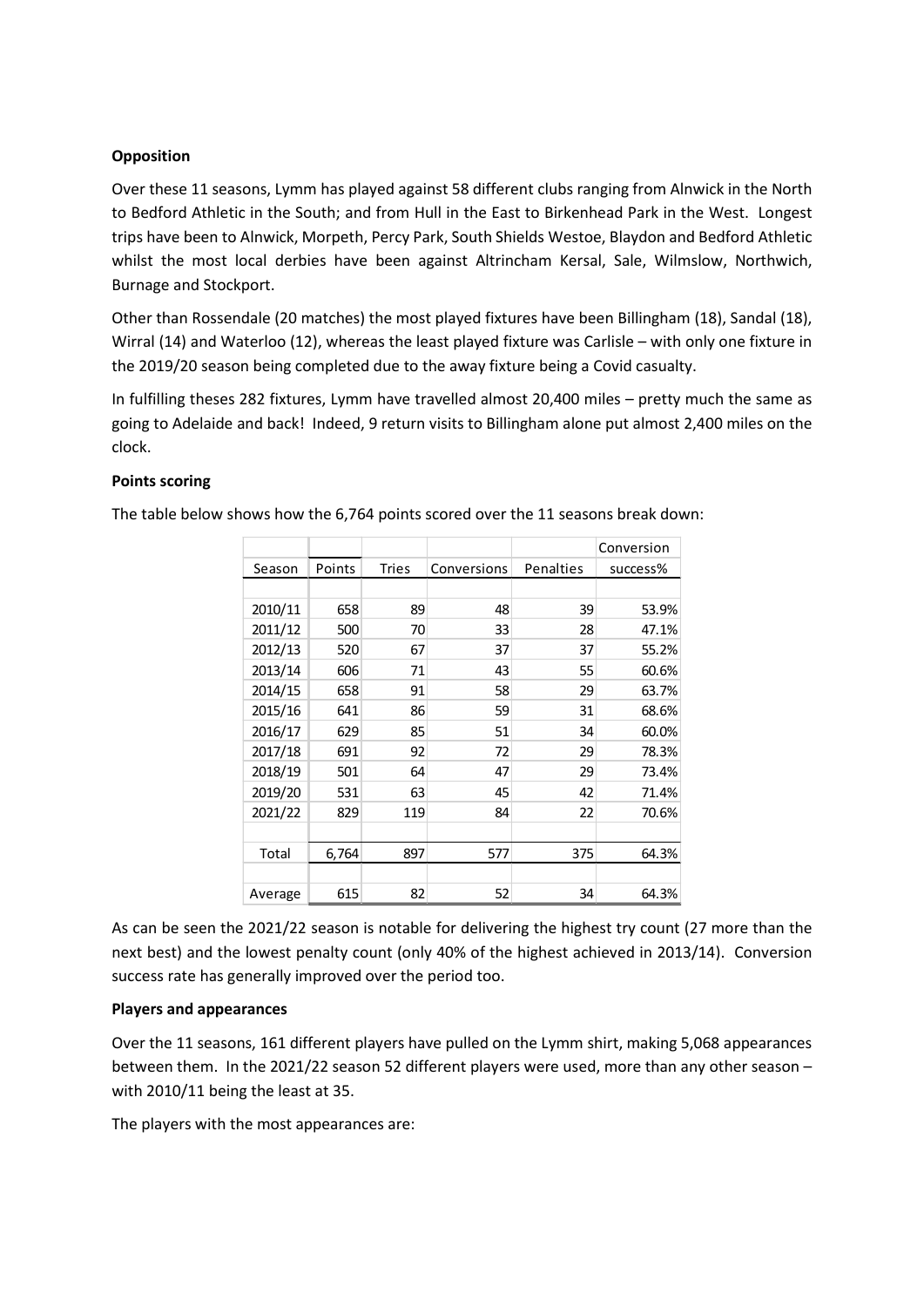| Player                        | <b>TOTAL</b> |
|-------------------------------|--------------|
| Adam Bray                     | 263          |
| Jordan Widdrington            | 227          |
| Tom Bray                      | 200          |
| Cormac Nolan<br>Oli Higginson | 191<br>179   |
| Joe Knowles                   | 137          |
| Jake Ashall                   | 136          |
| Richard McEvoy                | 123          |
| <b>Tom Baker</b>              | 109          |
| Nick Ashton                   | 106          |
| Aaron Rasheed                 | 105          |
| Matty Connolly                | 103          |
| Dan Horton                    | 103          |
| David Williamson              | 100          |
| Sion Williams                 | 100          |
| <b>Tom Shard</b>              | 87           |
| Scott Redfern                 | 86           |
| James Yates                   | 86           |
| Gav Woods                     | 85           |
| Sam Mullarkey<br>Joe Watson   | 84<br>84     |
|                               | 75           |
|                               | $71\,$       |
| <b>Tim Oakes</b>              |              |
| James Kimber                  |              |
| Tom Darbyshire<br>Matty Hand  | 71<br>66     |

17 players have played just one match.

Lymm prides itself on the number of senior players who have progressed through the ranks of its mini, junior and colts rugby. Of the 161 players referenced above, 99 (or 61%) are "homegrown", with these players accounting for 77% (3,900) of all appearances – suggesting that, on average, over this 11 season period Lymm's match day 18 has included c14 homegrown players. Sam Mularkey<br>
Jose Watoon<br>
The Makes<br>
The Dakes<br>
The Dakes<br>
The Dakes<br>
The Dakes<br>
Player Simple The Considered above, 99 (or 61%) are "homegrown", with these<br>
p.00) of all appearances – suggesting that, on average, over t

### Scorers

Inevitably, the kickers lead the way in terms of overall points scored – albeit, as the following table which lists the players scoring 100 points or more shows, it is Cormac Nolan first and daylight second!

| Joe Watson                                                               | 84           |
|--------------------------------------------------------------------------|--------------|
| <b>Tim Oakes</b>                                                         | 75           |
| James Kimber                                                             | 71           |
| Tom Darbyshire                                                           | 71           |
| Matty Hand                                                               | 66           |
| e match.                                                                 |              |
| ber of senior players who have progressed through the ranks of its mini, |              |
| 161 players referenced above, 99 (or 61%) are "homegrown", with these    |              |
| 3,900) of all appearances - suggesting that, on average, over this 11-   |              |
| day 18 has included c14 homegrown players.                               |              |
|                                                                          |              |
|                                                                          |              |
|                                                                          |              |
|                                                                          |              |
| e way in terms of overall points scored - albeit, as the following table |              |
| 100 points or more shows, it is Cormac Nolan first and daylight second!  |              |
|                                                                          |              |
|                                                                          |              |
|                                                                          | Points       |
| Player                                                                   | <b>TOTAL</b> |
| Cormac Nolan                                                             | 1,753        |
| Richard McEvoy                                                           | 482          |
| Joe Knowles                                                              | 293          |
| Oli Higginson                                                            | 275          |
| Andy Rowley                                                              | 257          |
| Adam Bray                                                                | 235          |
| Luke Emmitt                                                              | 221          |
| Tom Shard                                                                | 213          |
| Tom Bray                                                                 | 185          |
| David Williamson                                                         | 170          |
| Aaron Rasheed                                                            | 150          |
| <b>Tom Baker</b>                                                         | 145          |
| Scott Redfern                                                            | 107          |
| Jake Ashall                                                              | 100          |
| Nathan Beesley                                                           | 100          |